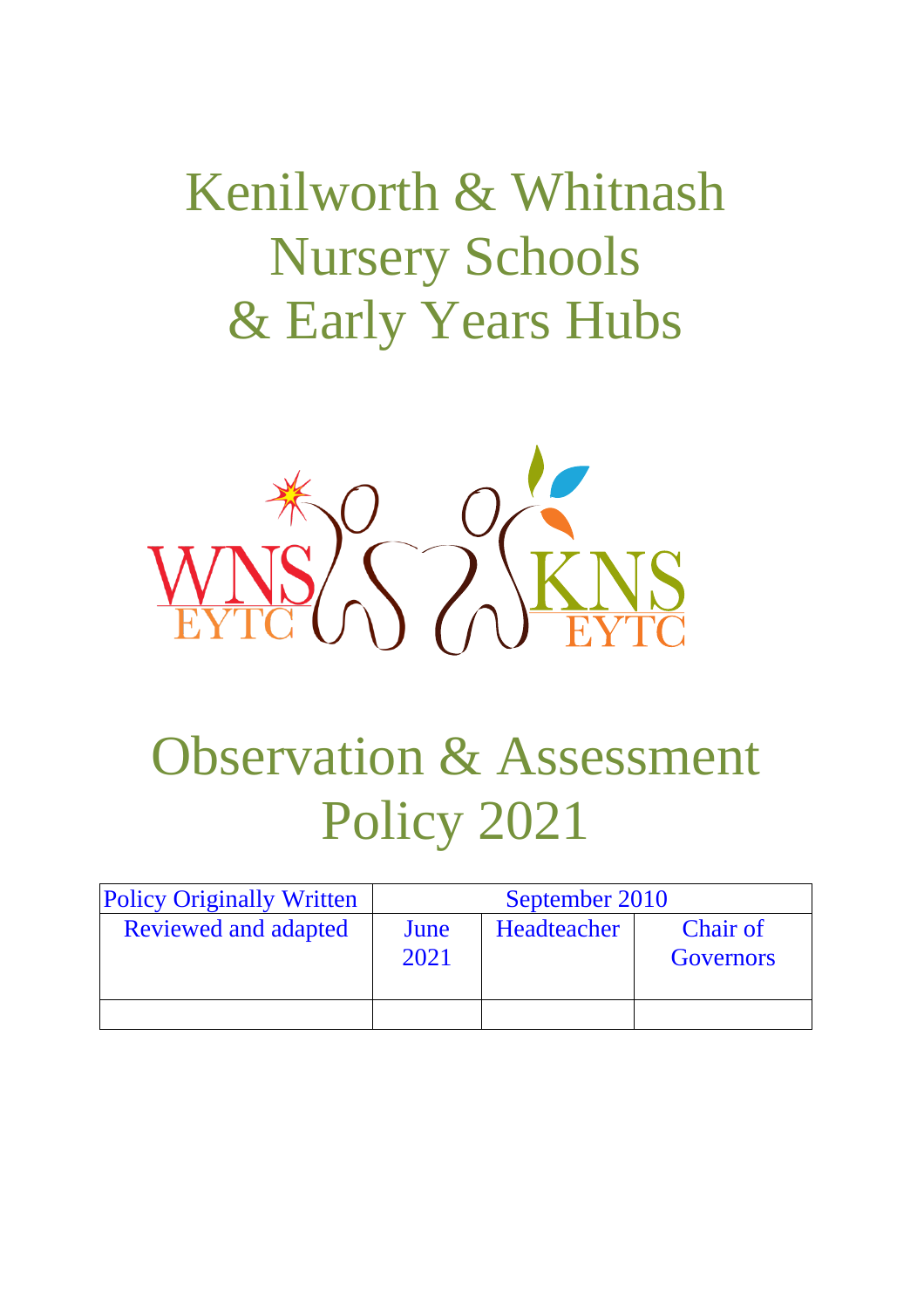## **OUR APPROACH TO MEANINGFUL OBSERVATION AND ASSESSMENT**

We have worked within a national group of Maintained Nursery Schools to consider what effective observation and assessment looks like in the most successful Nursery Environments. We have based our work on values and principles inspired by the work of Loris Malaguzzi:

"Stand aside for a while and leave room for learning, observe carefully what children do, and then if you have understood well, teaching will be different from before" (Loris Malaguzzi).

Our intention is to develop a system which honours children and childhood in which we plan time to observe children without fixed agendas to better understand them. We build in time for quality reflection about children's learning. At KNS and WNS we have drawn upon the work of Barnett Early Years Alliance(BEYA) and have adapted and enhanced their system of Observing Play And Learning (OPAL)

The focus on telling the story of the children and observing to understand them links strongly to our ethos in which **'each child's uniqueness is recognised and valued'.** Alongside the clear recognition that **"if we are recording the moment we cannot be part of it".** Our aim is for Practitioners to have the maximum amount of time to be involved with and co-construct learning and experiences with our young children.

We also know and value the importance and benefits of parent partnership in the early years. We understand that parents **know their child best**. Our system ensures that parents are part of the process throughout, working in close collaboration through conversations about their child's learning.

To successfully develop this system we must also assess our own practice and ensure what we offer is appropriate and effectively for all of the children who access our Schools. Building in reflection time and professional development experiences for our team so they may offer the very best opportunities for learning for the young children who come to our Schools.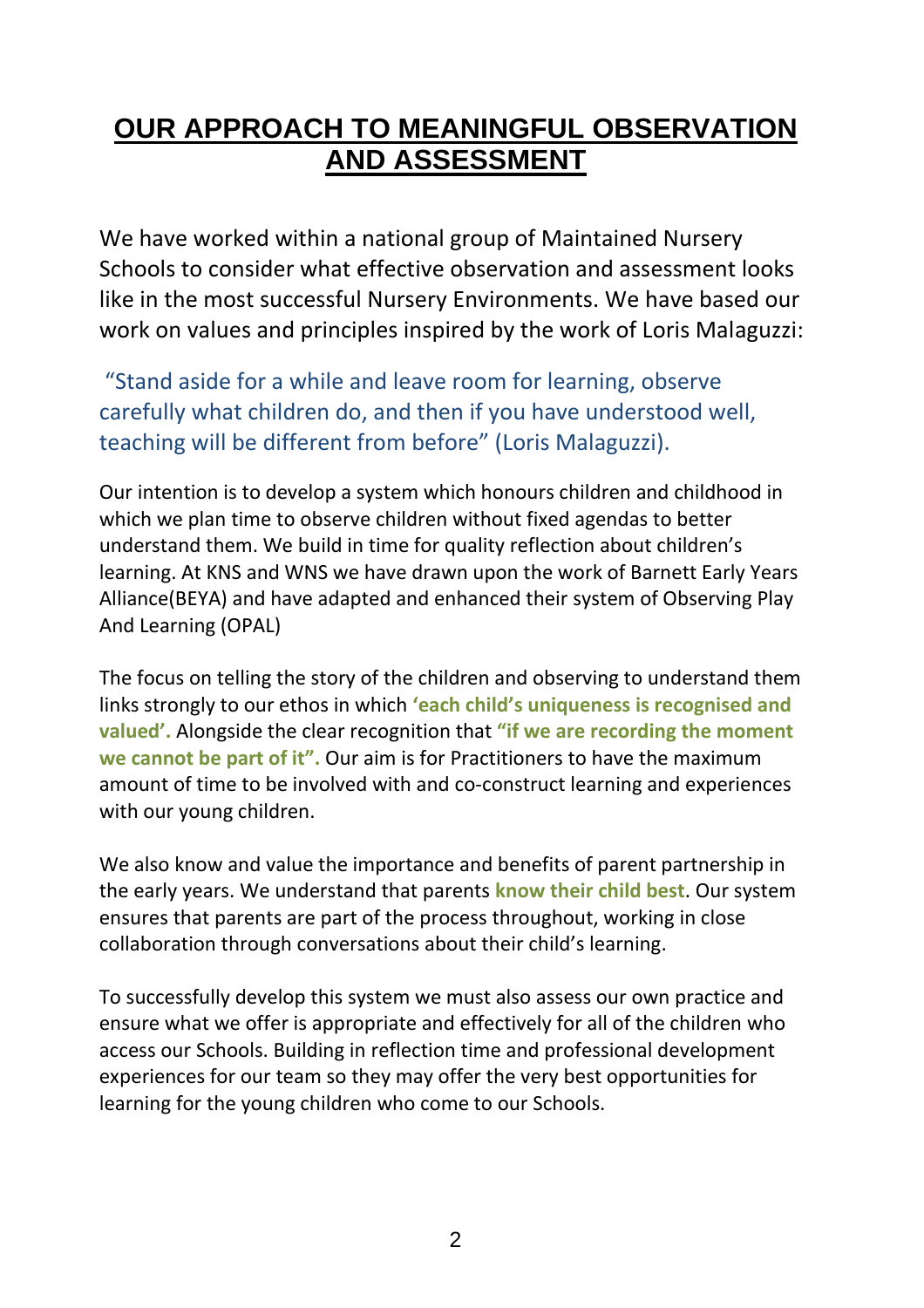## **THE NATURE AND PURPOSE OF ASSESSMENT**

Integral to teaching is how practitioners assess what children know, understand and can do, as well as taking account of their interests and dispositions to learn (characteristics of effective learning), and how practitioners use this information to plan children's next steps in learning and monitor their progress.

**Ofsted Early Years Inspection Handbook 2021**

#### **THE RELATIONSHIP BETWEEN OBSERVATION, ASSESSMENT AND LEARNING:**

#### **Formmative and Summative:**

Formative assessment is an integral part of teaching young children. Practice begins with knowing and understanding the child and grows in co-responsibly with Parents. Responsive pedagogy is needed to recognise what children know, understand and can do. Children and adults can then construct the curriculum together.

**Formative assessment** is ongoing as adults adapt and respond to the child when working beside them. **Summative assessment** requires the adult to step back and observe to understand more deeply so that an overview of the child at that point may be gained and within that development and progress can be identified. Reliable summative assessment is based on ongoing formative assessment to ensure professional knowledge of the child is based on a holistic view of their development. Summative assessment serves several purposes that can enhance development and learning opportunities for children, including making changes in the environmental offer and the approach of adults working beside the child. (based on supportive materials from Birth to 5 Matters 2021)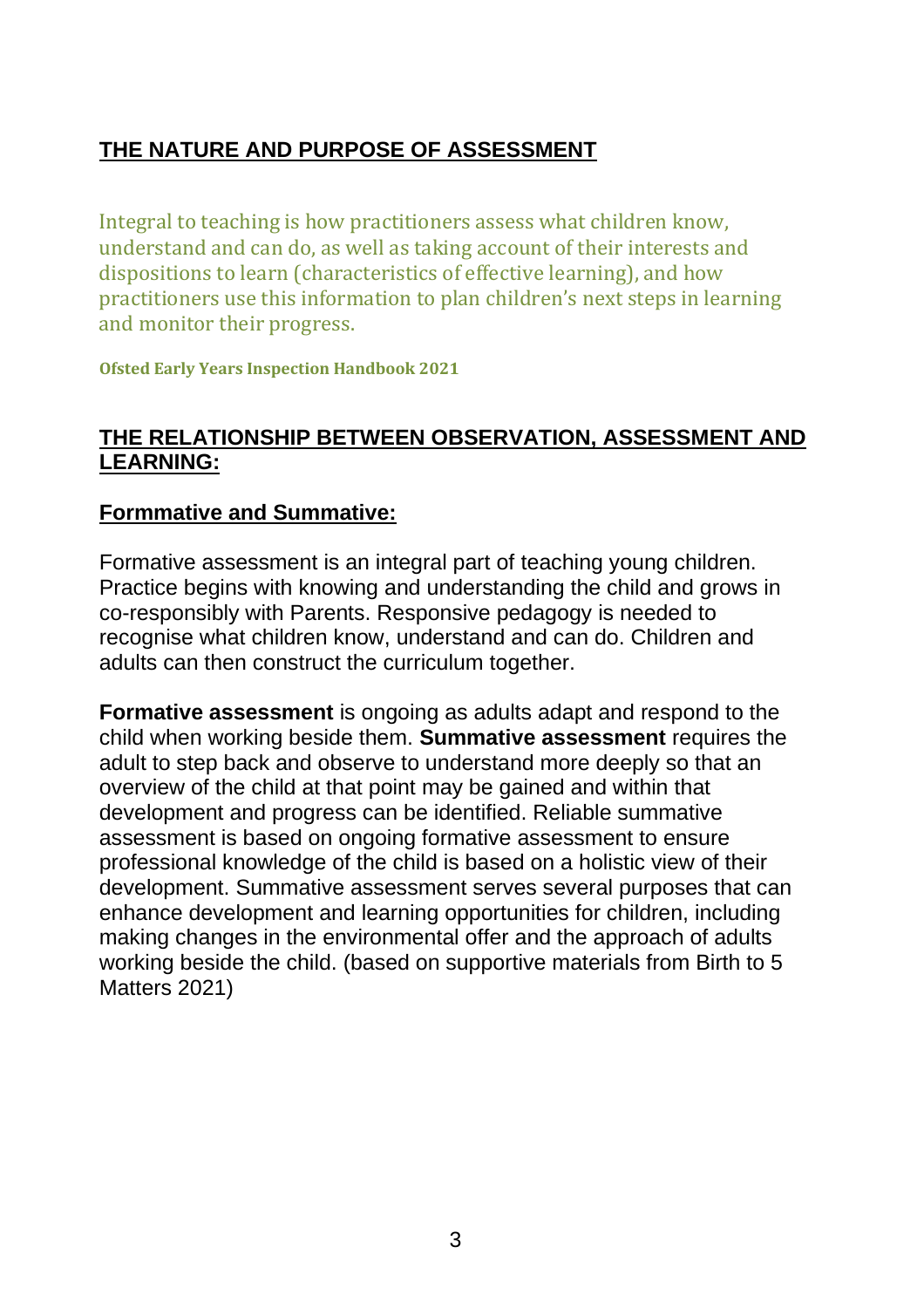## **OBSERVING TO UNDERSTAND**:

## **OUR PRACTICE at KNS & WNS**

Spotlight Observations and Starting points:

At least 3 times during the year we complete a summative assessment alongside the ongoing formative assessments that occur all the time. For this to be possible and effective we spend a short but intense period observing an individual child.

We are observing to understand as we dedicate a short block of time to watching and noticing the child, trying to understand their intentions, their skills and interests, their communication and social skills. Staff watch carefully for at least 15 minutes and sometimes this extends to 30 minutes without taking pictures or writing notes. They are noticing and reflecting intently. They will then sit down and reflect all they have seen to a 'Lead' practitioner who listens and then reflects back the understanding that has been gained during observation. They will then work together to think about what the next steps might be to support, motivate and deepen learning for that individual child incorporating their formative knowledge and the contributions they have already gathered from Parents.

From this work the short spotlight summaries are developed and then these are shared with Parents so that a dialogue about the child current interests, intentions and skills can take place that also determines the next steps for learning for that child.

#### We observe to understand

- what the child knows, can do and understands
- the child's intentions and interests
- the child's interactions with the environment and others around them
- the child's communication strategies and skills
- the child's preferred learning style e.g. supported, independent, in a peer group;
- attitudes to new learning e.g. anxious, wary, excited, confident;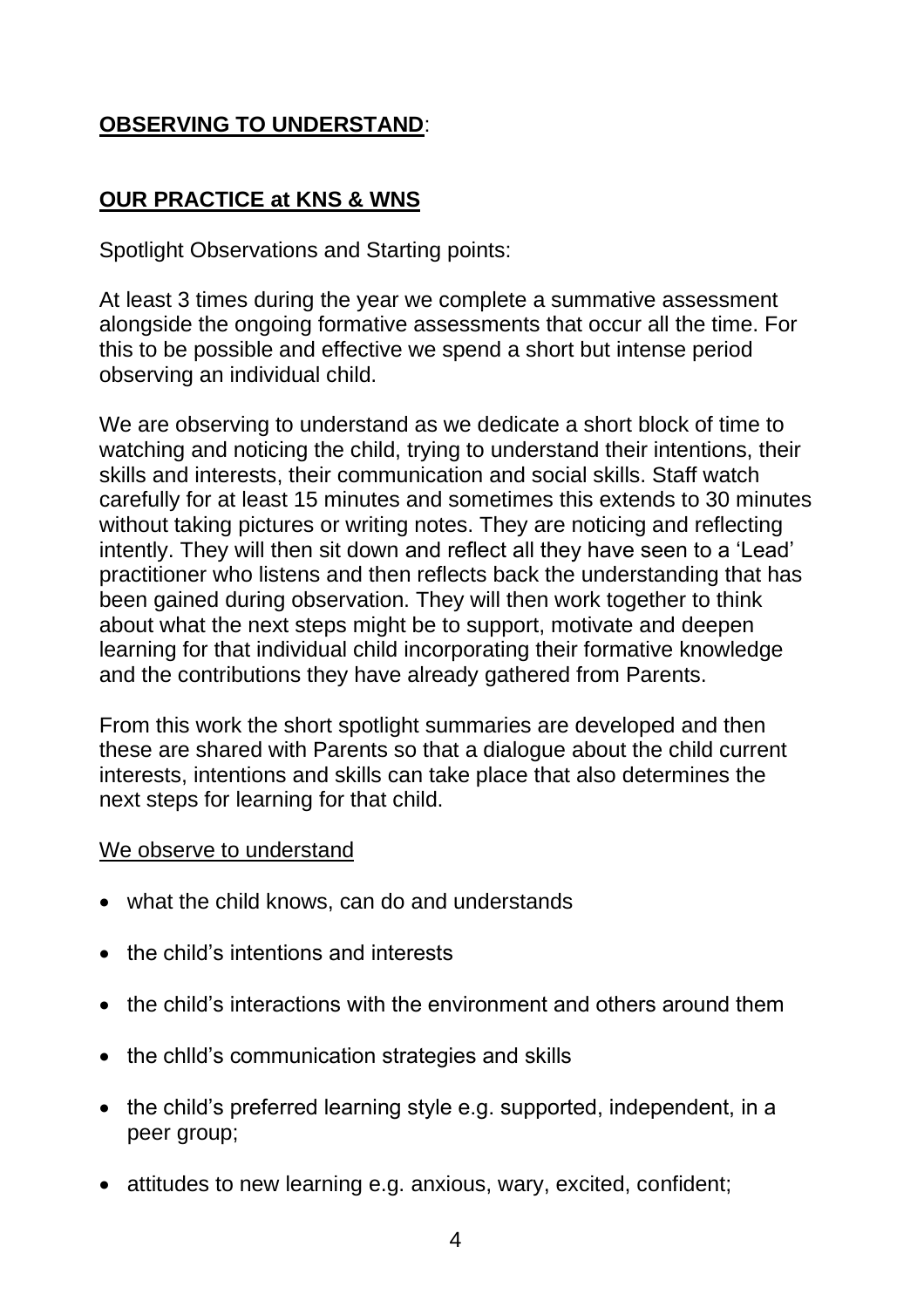- emotional responses
- what future learning needs might be.

#### We can then evaluate:

- what specifically may support or deepen learning for that individual child
- how the learning environment and planned provision may change to respond to that child;
- teaching styles and the approach of the adults and management of time;
- whether we are supporting all children effectively and making it easy for them to learn or are there possible barriers to learning that need to be addressed?

Observation and Assessment is an on-going process that takes place all the time, starting on the day we home visit the child and family. Much information about the child is gathered from the parent/carer on the home visit, whilst playing with, and getting to know the child offers opportunities to perhaps share books, talk with, gather drawings, play with toys etc. that will provide a baseline for record keeping, and planning.

Assessment allows the children to demonstrate achievement across the curriculum, and it is this achievement highlighting where the child is at, that is recorded.

#### When we observe, we:

- watch children's actions;
- listen to children talking;
- focus on their interactions with other children and adults;
- are aware of children's body language and non verbal expressions of their social and emotional development;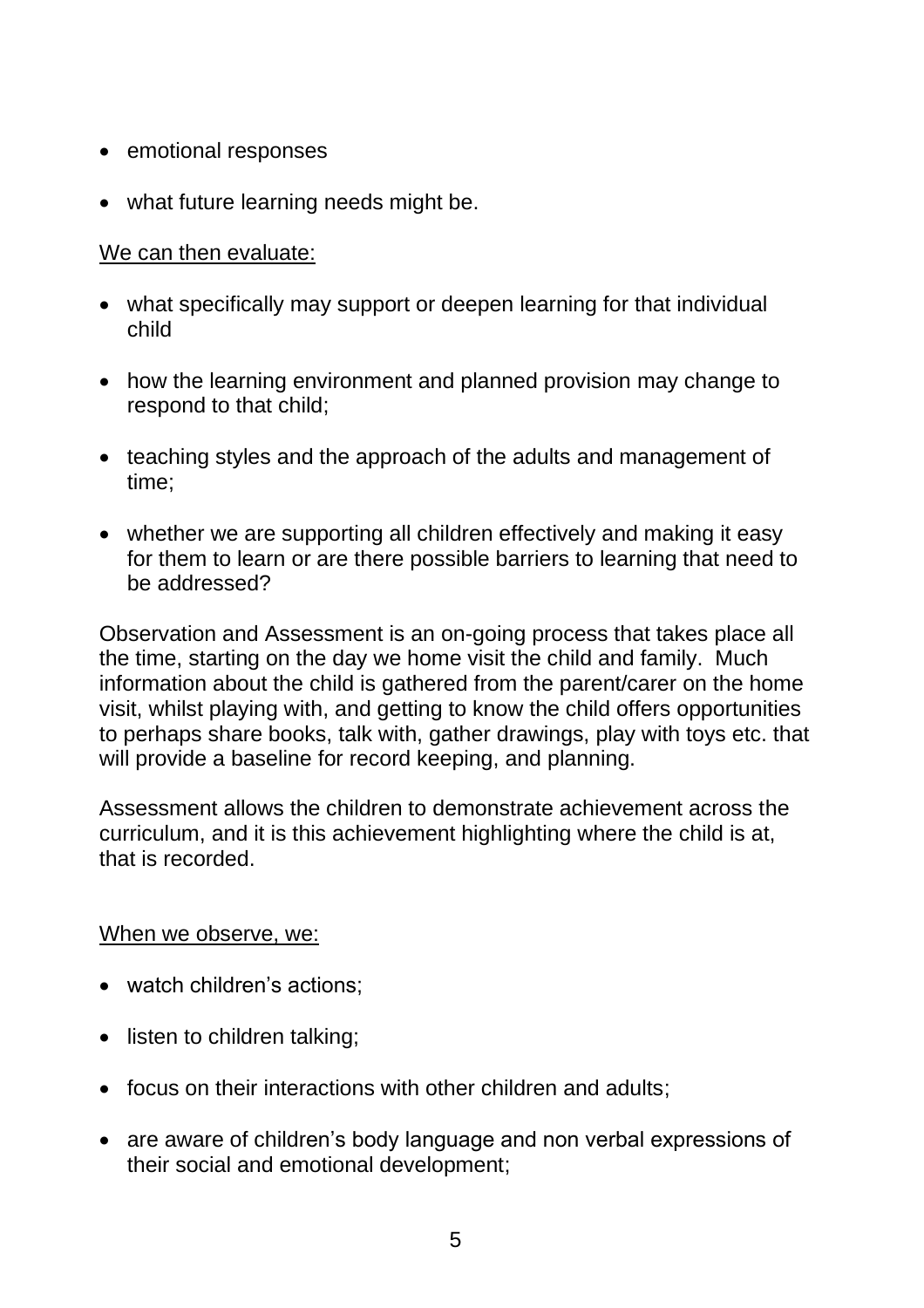- value their efforts and achievements.
- Recognise their involvement and participation levels
- Note their interest and specialisms

#### We focus upon:

- conceptual development;
- self esteem, attitudes to learning new skills and concentration;
- social skills and relationships with others;
- preferences for particular activities/materials;
- communication skills for different purposes and audiences;
- physical skills;
- skills of enquiry and investigation.

#### Assessments based on observation help us to:

- gather information about how a child is settling in to the nursery;
- monitor how a child is using their time;
- look closely at inter relationships;
- monitor provision in an area of the nursery;
- evaluate a special focus for learning;
- compare a child's responses when involved in a directed activity and one which is self initiated.

In each learning area, adults have access to 'post-it' notes/digital cameras and video cameras (including our Outdoor Classroom) for recording our observations. See Appendix I.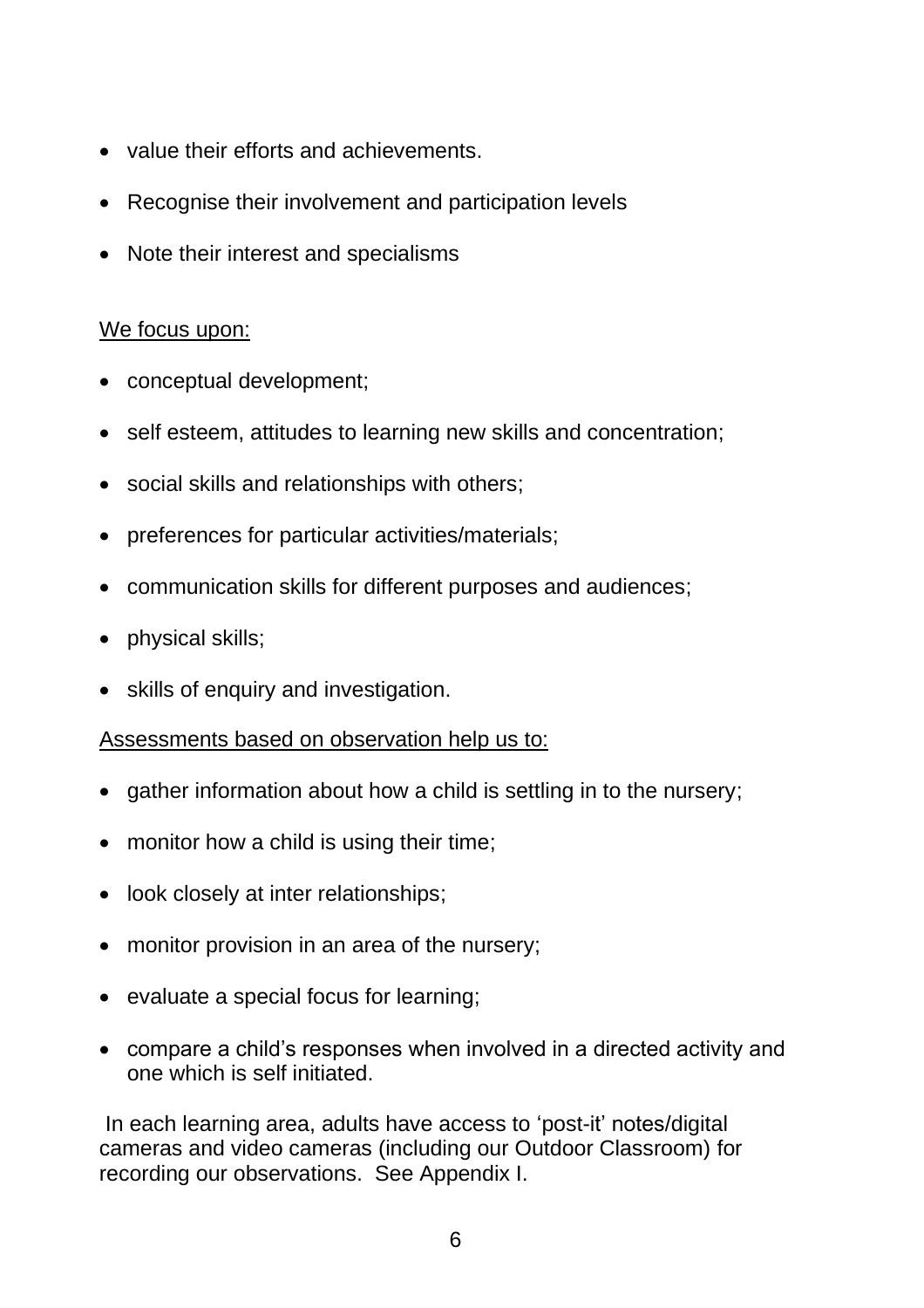The observations are collected, given to the child's Family Group Leader each week and added to their individual records.

## **Monitoring**

Progress is carefully monitored at weekly 'children's meetings' and more formally each term by the Teacher and Head teacher. A moderation meeting follows data entry onto the assessment tool Making Children's Learning Visible (MCLV), where the Nursery team identify next steps for planning as well as individual next steps for each child. Monitoring is shared with Governors who track and analyse performance and standards termly, focussing particularly on three yearly targets set for each cohort. Monitoring systems now allow for tracking in the Nurture Nursery and Main Nursery using one continuous system. Trend reports are produced to allow Governors to look at the impact of the school work over a period of three years or more.

## **Individual Children's Assessment Profiles**

We use a pro forma based upon the EYFS development matters bands to record and track the progress each individual makes during their time in nursery. These assessments are based upon information gathered from classroom observations, children's work, home visits, parents, etc. (Appendix 2a and 2b).

## **Learning Stories**

Are direct observations of a child's learning in a self initiated play scenario. They record accurately skills the child demonstrates and identify next steps for learning. Learning stories are collected for each child in the Autumn and Summer terms.

## **Making Learning Visible**

We aim to Make Learning Visible by tracking children each term from entry to Nurture Nursery until they make the transition to their Reception classes. Our recording system allows groups of children to be tracked and also clearly demonstrate each individuals progress, capabilities and strengths.

All pre school settings are now required to complete a Learning Journal for each child to be given to the child's receiving school to ensure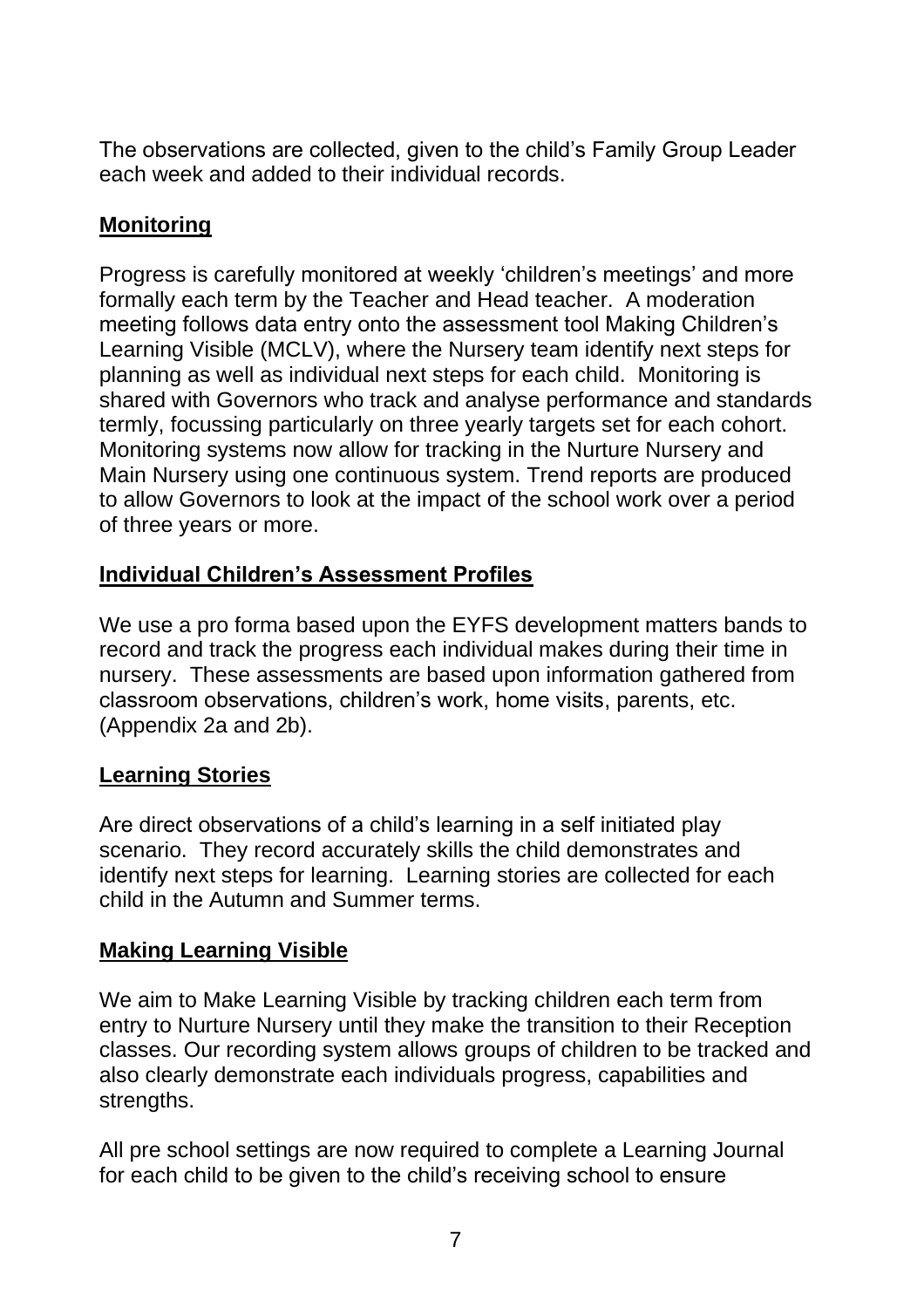continuity and progress. We believe the "Learning Journey' belongs to the child but we provide electronic copies of learning stories and end of years reports to our primary schools so they can continue the records with parental permission.

### **Special Educational Needs (SEN)**

Children with Special Educational Needs are identified by the school as early as possible, to support their learning and development. Information and records are sought from agencies prior to admission for children who have already been identified.

Our assessments for these children, as with all others, result in a positive statement of progress and achievement. A document entitled *Teaching* **Talking** is completed to highlight areas for development and ensure progress is being made. From this Individual Plans are written and regularly reviewed. Support staff keep records of observations.

## **Parental Involvement:**

Parents are invited to complete a "Parents Contribution" sheet both at the very beginning and end of the year as a positive record of the child and their achievements and characteristics on entering and leaving the school. Parents are also encouraged to contribute as significant events occur throughout the year. This is kept as part of the child's Learning Journey. Parental comments and questions from the February consultation meetings also become part of the Learning Journey record.

Children's records kept by staff are openly available for parents to share upon request of an appointment with their child's Family Group Leader.

Observations and achievements are informally offered to parents by staff at the end of sessions, as much as possible, to keep parents informed and up to date. This also offers parents the opportunity to share the child's progress outside school, with us.

Formal parent interviews are offered to all parents over a series of evenings in March and to the January intake in June, to recall where the